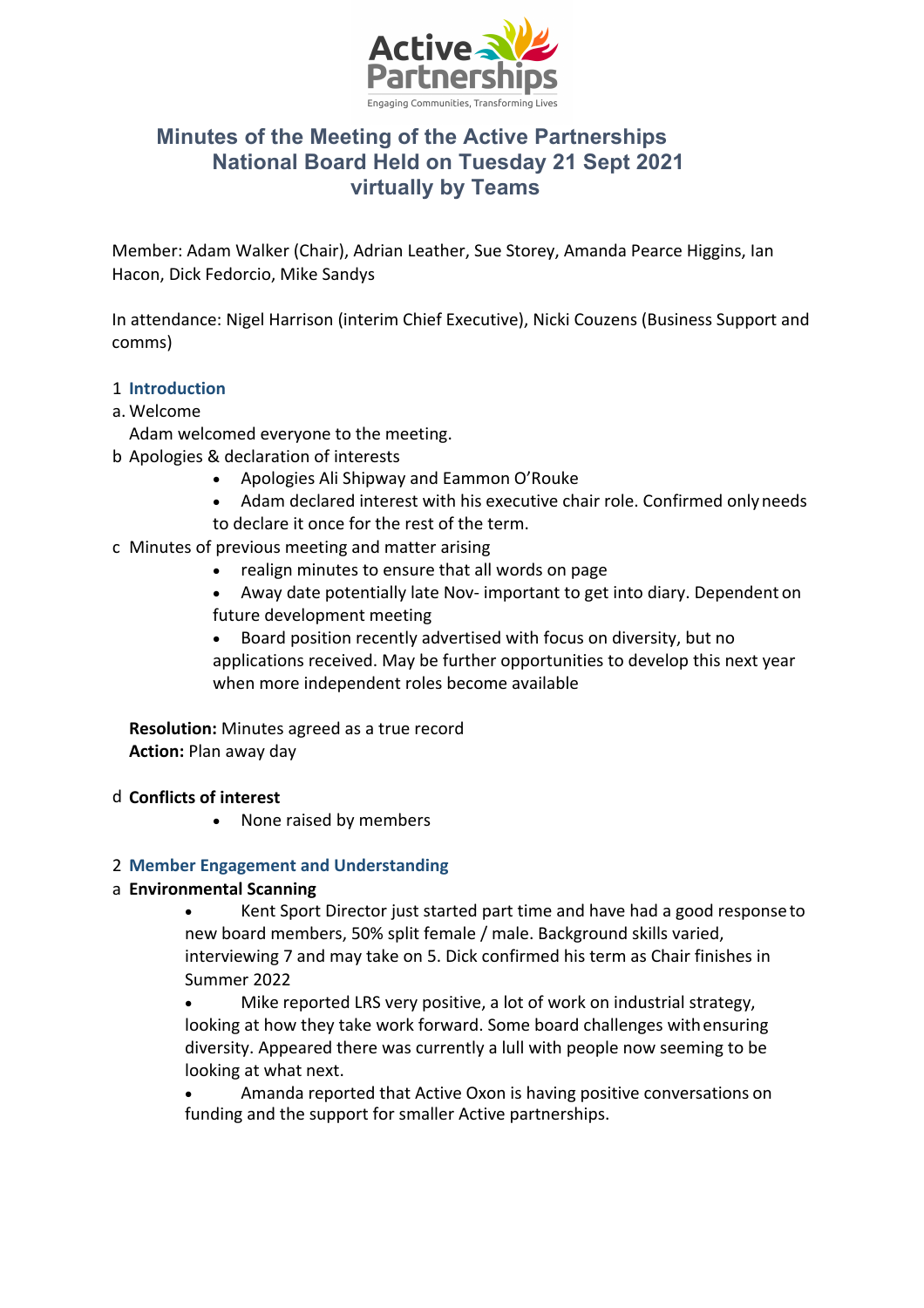

• Ian reported he had seen Active Norfolk got good coverage on launch of new strategy. Not heard from Suffolk.

• Sue reported picking up optimistic feeling, future looking bright buttinged with what is happening with NT and SE funding and when will it be confirmed

• Ian asked the board if now there are fewer board members was there a need for Active Partnerships without a national board contact to be reallocated. Adam confirmed that we can't expect more from the board, but we would have contact with all Board Chairs through forthcoming webinars. Adam confirmedwe need to keep as close as possible to Active Partnerships, the more effectively we listen the more likely we are to get the right answers.

Summary- curious, positive, and optimistic is what is being felt around the network

# b **Active Partnerships Transition Phase**

Nigel presented the work that has taken place to date and updated on the four strands of the work

1. Narrative for working together

Looking at what is the work of the Partnerships in the future. Not a sharp detour from the Primary role but taking on more of a connectivity and strategic role, although delivery of local and sometimes national programmes may be needed in some cases. Partnerships realigning teams to have strategic influencing role.

#### 2. Investment

26 Active Partnerships are involved in track one and have undertaken their diagnostic. Nigel reported that it was an open and honest process, checking where the Partnership is against Uniting the Movement. Partnerships have now been given a maximum figure and will submit a business plan against this. The starting point is figure from previous year but with greater flexibility in how it is spent. 12 Partnership are involved in track 2.

Positive support being provided for smaller Partnerships to ensure they can sustain; SE undertook work to look at true cost of running a Partnership. Partnerships mindful that costs will grow over 5 years so need to look at other income streams or ways of reducing spending.

# 3. Measurement, evaluation, and learning

Ongoing piece of work, includes developing a learning culture as well as formal e.g., system leadership programme

# 4. Future support

Working group taking approach nothing on/off the table. Have held a couple of workshops to update people, need to ensure communications is kept going. Now at a stage where the group is looking at what the support needs of Active Partnerships are and who is best placed to do the work.

Nigel reported now more than ever there is a positive feeling within network, working as one and sharing work. Looking at national to local and vice versa – exploring how can we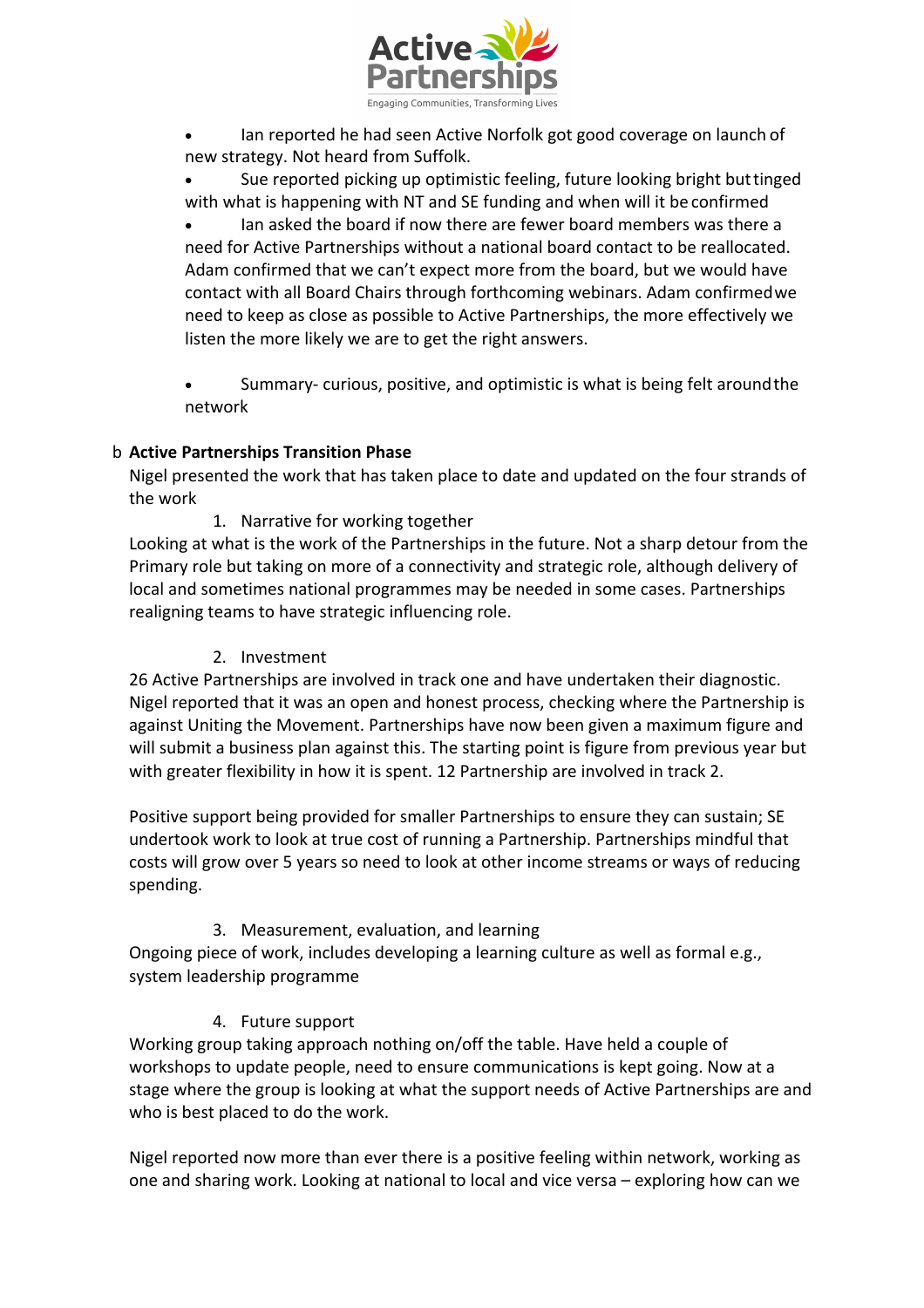

advocate on behalf of physical activity and help ensure national policy informed by local practice.

Recognize there are different areas of thinking and not 100% consensus maybe achieved initially. Emphasized need to reinforce the scope of work which is helping Active Partnerships being the best they can be. Some perception that scope is bigger and looking at how we all work with system partners and how it looks in local place, but this is to follow.

Adam reported some Active Partnerships think we should do wider piece first, others think we need to focus, looking first at network needs and then broader environment. Agreement to continue with more focused approach. Important to ensure everyone involved but recognize may not get 100% consensus but need to ensure majority view supported not just most vocal.

Steering group now having discussions with Extended workforce / Sport England / National Team to gather their views.

Key question being reviewed is - Do we need an independent membership body? Or can we do it a different way? If decided there is a need for a core team the diagnostic must be submitted by 12 November.

Adam/ Nigel confirmed they are working towards this but have not won the confidence across the whole of SE yet but are talking to different departments to see if the need is for 42 Active Partnerships and LDP as backbone to delivering United the Movement. SE also looking at LA and core cities but felt this can be coordinated with Partnerships. Some perceptions in SE that they don't have confidence in all Partnerships who are at different levels, need to go back and challenge misconceptions and work out with those that may need support. Nigel working with Local support directorate team, but slower progress.

Adrian asked the board to acknowledge the work of steering group who have been great at connecting the network.

Acknowledged the project has enabled and opened some good questions and discussions with SE.

Mike question why SE appeared to trust LA more than APs as there are issues within LAs e.g. in two tiers etc.

Adam outlined proposals to organise twilight workshops with chairs and separate session with directors. Aim to look to discuss some common questions which are also being discussed with LDPs/ Active Partnerships / SE and then discuss specific questions around the national body and what role should it play. Idea to split chairs and CEO so neither steers the views.

Adrian suggested some chairs prefer to attend with CEO and Amanda highlighted due to timescales and how busy people are might be easier to hold sessions together. Ian, Sue,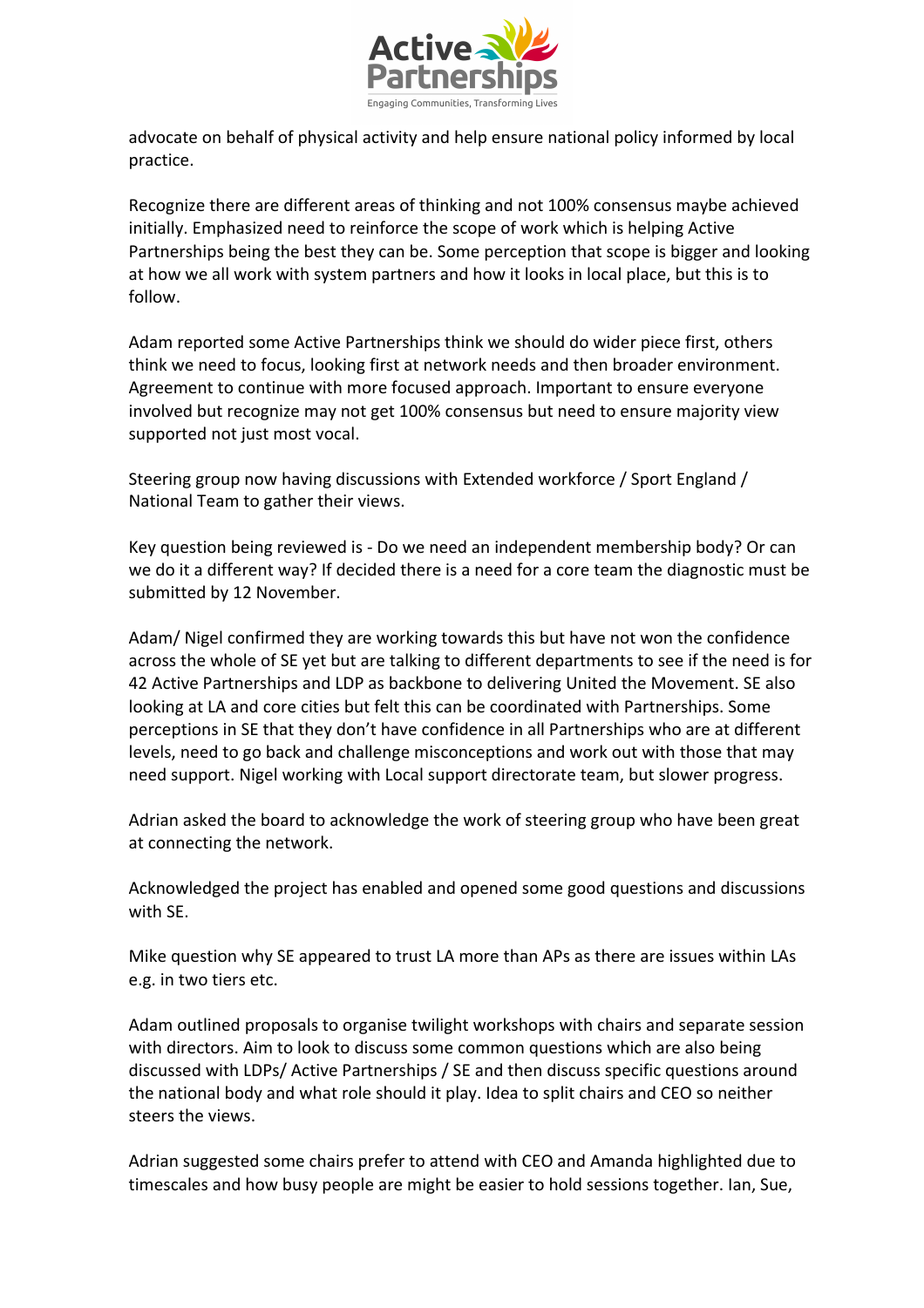

Dick ideally proposed to keep sessions separate but acknowledged it needs to be what works for Active Partnerships. Agreed need to create an create environment where people can contribution to debate.

**Action:** Organise separate sessions for directors and Chairs but send out questions out in advance so that CEO and chairs can discuss before meeting.

## 3 **Partnerships & Stakeholders**

#### A **Approach to national influencing**

Nigel reported that people (not just national team) were stepping forward to take leadership on specific areas. Positive direction of travel and feeling of strength and unity.

Nigel part of National Sectors Partners Group (NSPG). Group showing real connectivity between leaders and group looking to provide a single collective voice to government. Active Partnerships have a role to play around the table. In future Nigel to look at improving communication from meetings. Consider if a policy group of Active Partnership leaders is needed to help make informed decisions and help interpret future polices.

**Action:** Explore idea of establishing an Active Partnership policy group

#### b **CEO and team update**

Nigel reflected that national team are very small and cover a wide remit and should be credited for that. Need to be honest with Active Partnerships on resources available and focus aeras.

#### • **Workplace Movement**

Have been paying £600 a day for support of a project manager. Propose that we continue to provide training through licensing agreement but pause manager role. Review to identify if there is an appetite for national programmes.

Ian reported HR officers/ managers see wellbeing as important but have not got the bandwidth to take on more work at present time. Amanda confirmed need to ensure we are representing value and that it is a pause not stop at that this stage.

Sue raised issue that it is understood the NT are not spending at a particular level due to capacity and review, need to ensure the perception isn't that we do not need money in future.

**Resolution:** Pause Project Managers role whilst review underway.

• **Business Development**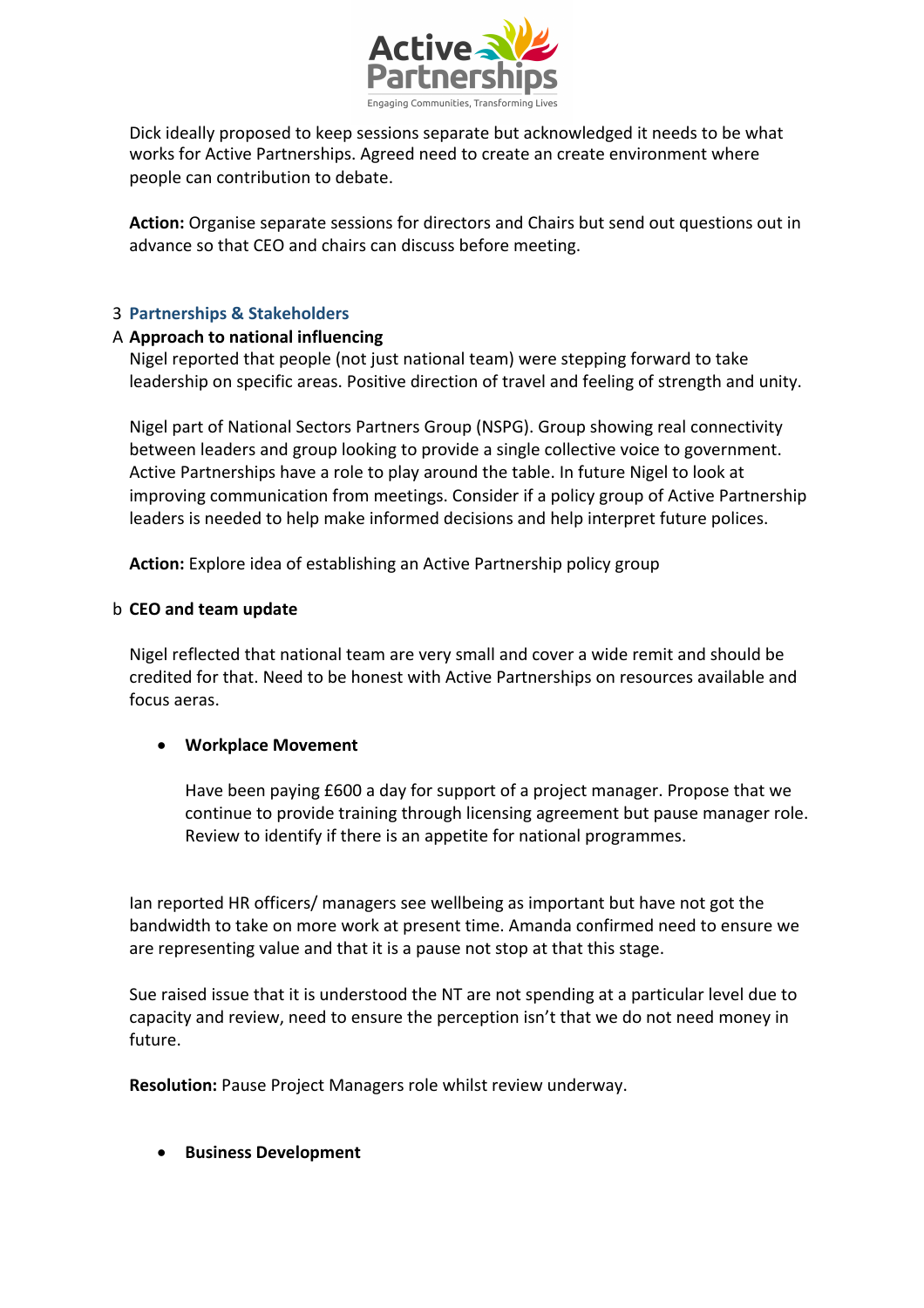

Since officer left work stopped. Recommend that work continues to be paused whilst review underway.

Confirmed that Business development role was being underwritten by reserves, but aim was for it to bring in income to make itself sustaining. Mike asked if any Partnerships had bene successful in this? Adam confirmed that this work needs consistent focused effort and Partnerships Officers scope is often too broad and at a lower level.

**Resolution:** pause business development discussion until after the review when Partnerships will be asked for their view.

• **AGM**

The board were asked for the views on the AGM -should it be virtual? -should it be combined with other development workshops / sessions

Agreed it maybe too soon to organize a large gathering in Nov but need to check articles allow it to be virtual as it maybe need 14 people need to be in a room together. Dick proposed looking at making changes to articles to allow virtual AGM in the future.

Need to send out AGM papers 21 days prior to event. Also consider timing in relation to current review work.

**Action:** Seek legal advice to see if AGM can be held virtually. Consider postponing to Dec.

# • **Convention**

The board were asked for the views on whether event should be face to face or virtual. This will also to be discussed at CEO forum.

Ian and Sue both proposed if appropriate in March it would be beneficial to meet face to face to show we are back on track and reenergized.

#### 4 **Finance & Governance**

#### a.**Approval of 2020 / 2021 Accounts**

Amanda reported at the last Finance meeting the main item discussed was how much change has happened and therefore there was a need to take stock, look at where we are at and what is pot of money, we have that we can play with**.** Next meeting will look at new accounts.

Amanda reported the need when signing off accounts to formally note going concern- do we think we are going to keep going for next 12 months? Do we have enough money to sustain activity for 12 months? Why are we happy we are a going concern? Finance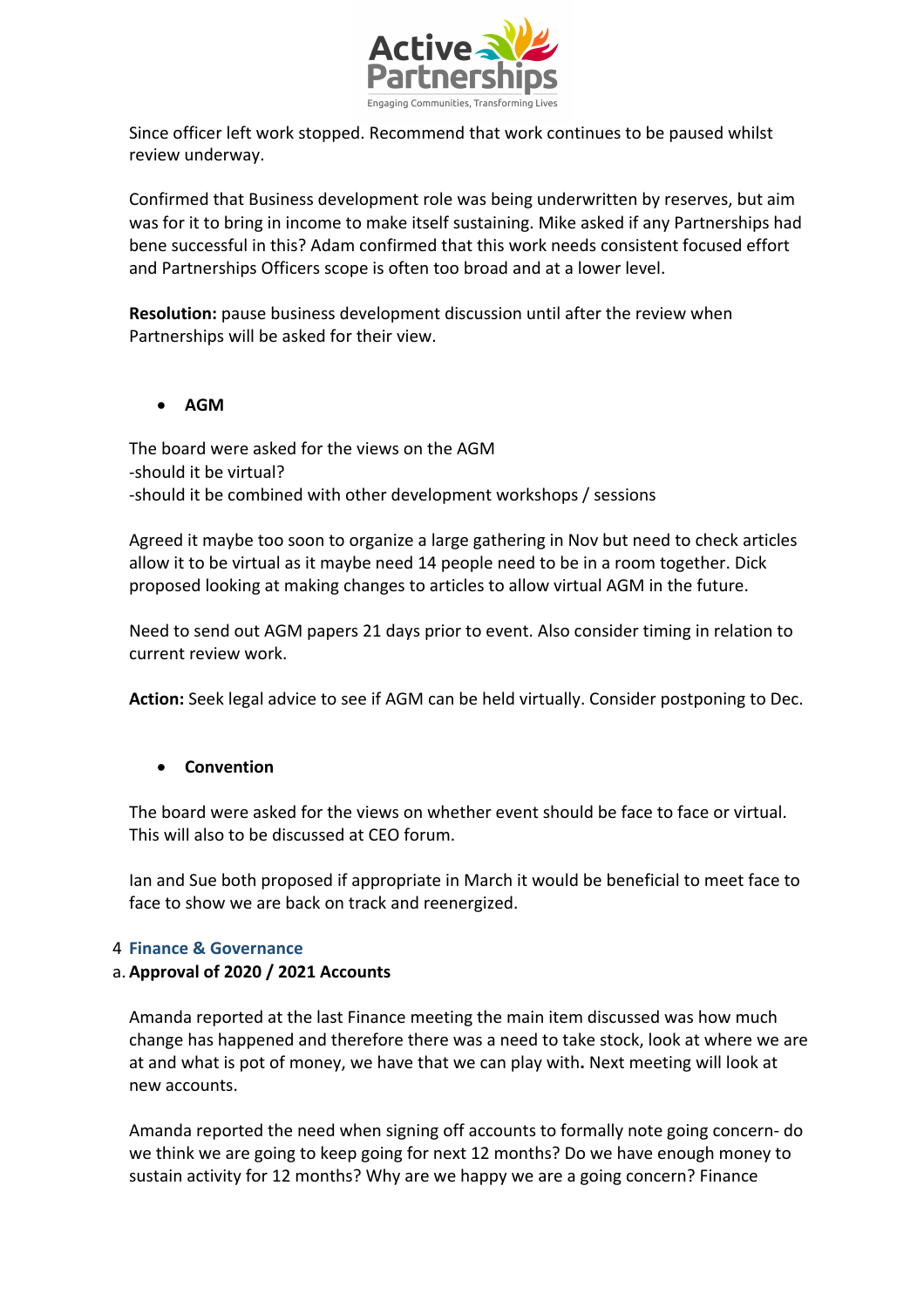

committee have considered this and confident we are because of the longevity of the project.

Adam thanked Amanda for her work going through the accounts.

**Resolution:** 2020/21 Accounts Approved.

#### b.**Finance-sub minutes**

Amanda raised the issue of risk around financial control and ensuring organization is not leaking cash, looking at finance processes and control to ensure we are doing what we say we are doing. E.g., when we have large contracts broken into subcontracts are relevant processes in place?

## c **Approach to Risk**

Amanda raised the issue that there isn't a process of how the Board looks and appraises risk. Need to ensure the Board sit and reflects on risk, look at what is out there that could cause issues, what opportunity.

Propose two stages

- 1. Nigel look at short term risks until March 22
- 2. Look at long term risk

Board asked if they were happy with the ratings presented and to identify if anything was missing?

- Dick reasonably comfortable that mitigations are there. Lack of board diversity struggling to make progress is a concern.
- Nigel reiterated the need to recognize that it does not show organization in a good light it does not bring down organization. There will be more opportunities to increase diversity when we look at independent vacancies.
- Amanda- EDA policy must be shown as part of SE Governance review.
- Mike- asked if there are external risks we need to capture? all current risks have an internal focus

• Adrian – does Active Partnership membership need to on register, need fees to be able to carry out role.

• Amanda – the finance sub meeting regularly looks at finance risk at needs to drive accountability.

• Team morale – should this be on it? Are people ok? need to ensure there are people left in organization. Nigel and Nicki reported a positive moodwithin team. Adam thanked the team and gave recognition that is has not taken its foot off the gas throughout the whole process

#### d **Governance update**

Nigel asked board to note the following in relation to terms of office

• 4 board members terms end in summer; Eammon, Adam, Sue, Adrian. Three independents, opportunity to use recruitment to look at diversity.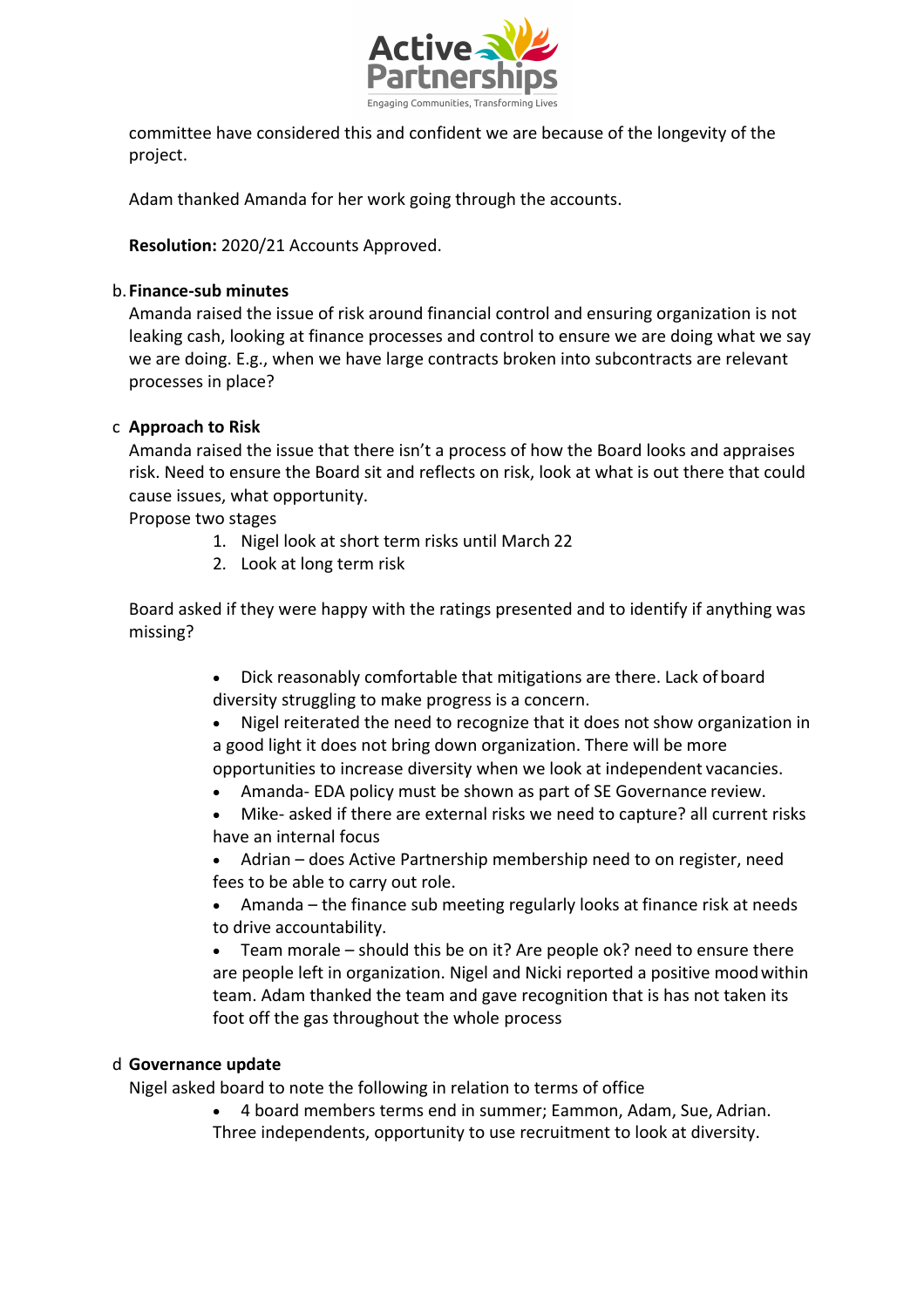

- Ali Shipways finishes term in summer but can be reelected. All agreed this they would like to propose Ali to continue for three years if she would like to continue to be involved.
- Dick steps down in summer from Chair of Kent so would need tobecome an independent if board would like him to continue.
- Ian up for rotation in summer but has further terms

Amanda asked if there was a need a check and dirty health check on progression / successions planning etc.

Nigel reported Nicki is connected with Yorkshire Sport on Board Governance to work jointly through some issues.

Amanda proposed need to look at finance, Risk and Governance status and go through check list and RAG it. Agreed this was a good way forward

**Resolution:** Ali Shipway voted in for another term **Action:** look at finance, Risk and Governance status and RAG items

#### e **Review of meeting**

Adam asked if meeting provided right level of discussions and debate, aim to progressively build on this. All agreed that it was the right structure and feeling created with people having opportunity to input.

#### 5 **AOB**

Date of next meetings – to be circulated Will send out details of forum Board wished Amanda luck on her Channel swim.

#### **Matters Arising and Future Action**

| <b>Resolution or Detail</b><br><b>Action</b> |                                                                                                                                                                   |           | <b>Responsibility Action Update</b>                 |
|----------------------------------------------|-------------------------------------------------------------------------------------------------------------------------------------------------------------------|-----------|-----------------------------------------------------|
| <b>Resolution</b>                            | Minutes agreed as a true record                                                                                                                                   |           |                                                     |
| Action                                       | Plan away day                                                                                                                                                     |           | Delayed due to<br><b>restrictions</b>               |
| Action                                       | Organise separate sessions for directors NH / AW NC<br>and Chairs but send out questions out in<br>ladvance so that CEO and chairs can<br>discuss before meeting. |           | Dates and times<br>circulated to chairs<br>land CEO |
| Action                                       | Explore idea of establishing an Active<br>Partnership policy group                                                                                                | <b>NH</b> | Small group of APs<br>formed group                  |